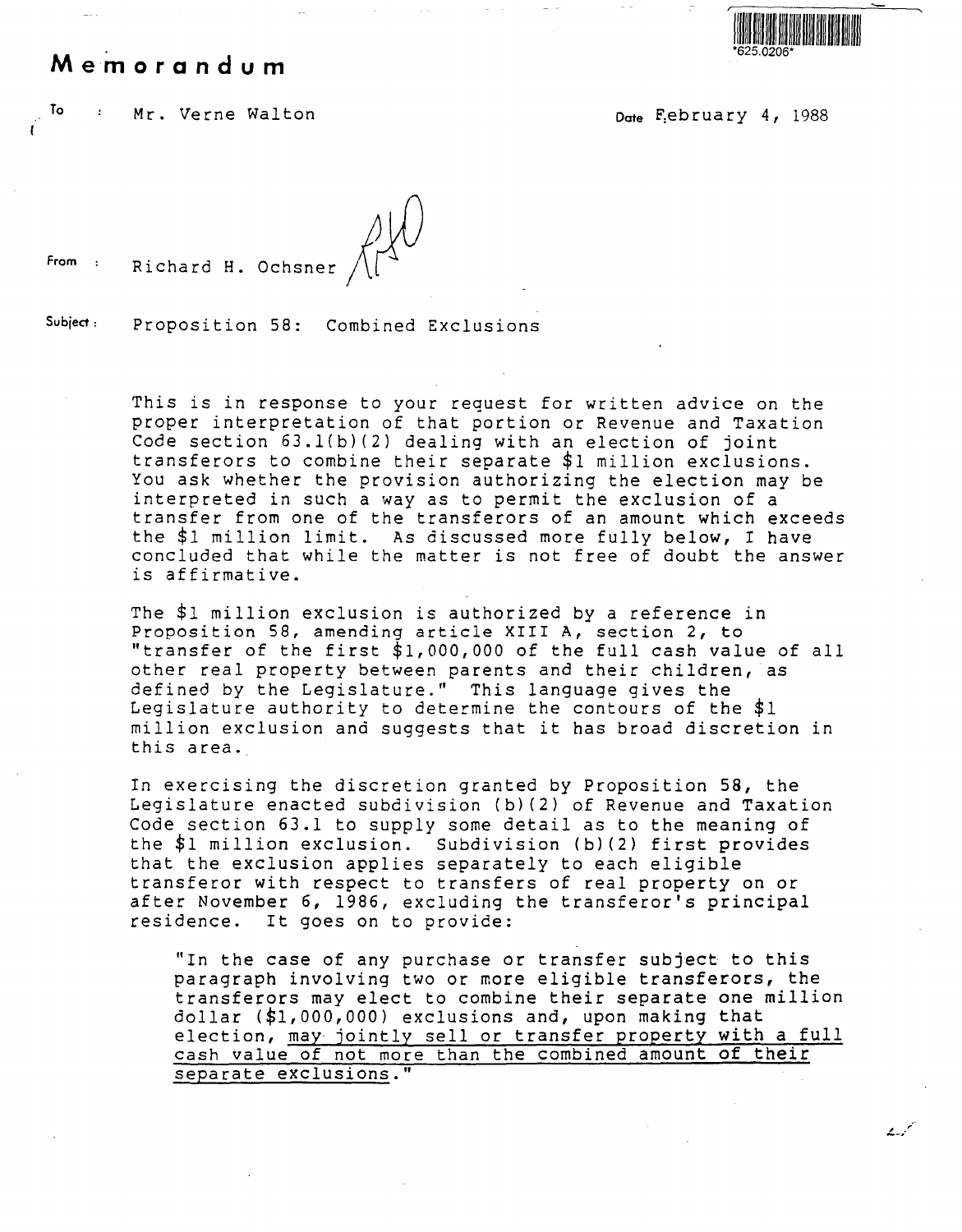, I

The question is whether the quoted language, particularly the language underlined, permits two or more eligible transferors who have co-ownership interests in a particular property to elect to combine their separate \$1 million exclusions and may jointly transfer property with a full cash value up to the amount of the combined exclusions without effecting a change in ownership even though the full cash value of the property interest transferred by one or more of the joint transferors exceeds \$1 million?

In considering this question, we need to keep in mind the possible circumstances in which the question could arise. The most typical situation, of course, is where a husband and wife, as parents, transfer property to a child or children. Obviously, if the interests of the two parents are not equal, they could be equalized by a transfer of a portion of the interest from one parent to the other without a change in<br>ownership. That is not the case, however, where the pare That is not the case, however, where the parents have divorced. They still qualify as parents vis-a-vis the children but they are no longer spouses or eligible for the spousal exclusion. Actually, the number of persons who can qualify as a parent is much larger then one might think. For example, if the divorced parents remarry, then there are two step-parents in addition to the natural parents. Moreover, there might be a former step-parent who has since divorced the natural parent who retained the status of parent because that person adopted the child. If the child is married, then there is also a set of in-laws who qualify as parents. Two or more of the persons in this eligible group could jointly own varying interests in the property being jointly transferred to the child or children. Of course, where the transfers are from children to parents, there is an even larger potential group of eligible transferors who might jointly transfer property.

Reviewing the legislative history of section 63.1 provides little help in determining the legislative intent behind the joint exclusion language. The bill analyses in both the Assembly and the Senate Revenue and Taxation Committees merely state that "a husband and wife transferring community property would have a \$2,000,000 limit." During the course of the legislative development of these provisions, questions were raised as to the meaning of the \$1 million exclusion and whether it was \$1 million per person or per husband and wife. Apparently, the language of subdivision (b)(2) was designed to clarify these issues. The first sentence in the subdivision clarifies that each eligible transferor receives a full \$1 million exclusion. Thus, the question is what purpose is served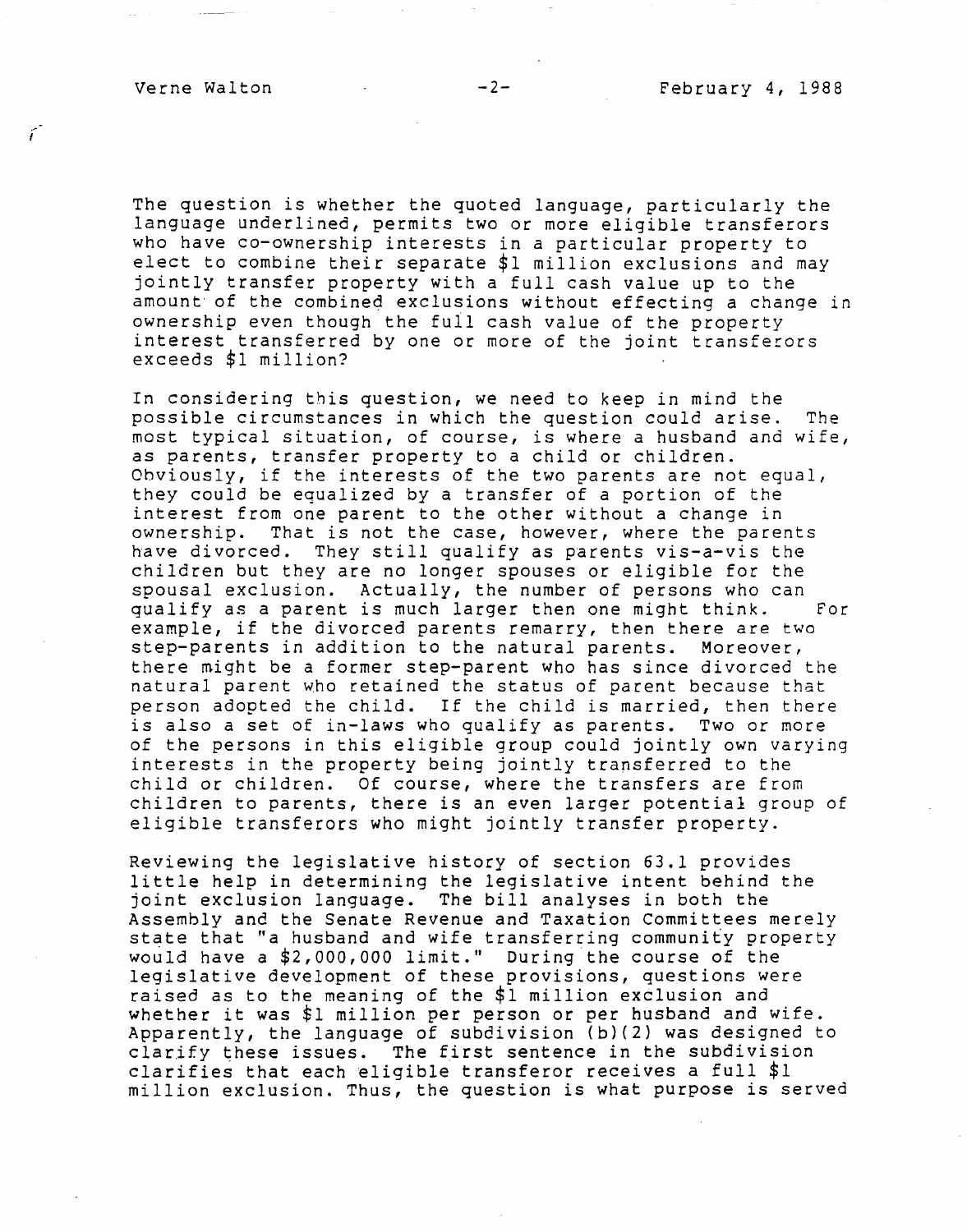وستوري والرابان

*(* 

by the second sentence. Dave Doerr was the chief architect of these provisions. In discussing the joint transfer exclusion, Dave states that he does not believe they considered the question presented here. Apparently they were thinking in terms of the simpler husband and wife community property transfer situation. However, his reaction, like mine, was that the language adopted would grant the full combined exclusion even though the transfer from one of the parties exceeded the limit.

My conclusion is based upon the language of the provision which expresses a clear intent to allow an exclusion equivalent to the combined amounts of the separate exclusions of the electing transferors. While it is clear that the language does contain ambiguities which require interpretation, the intent to allow the full combined amount of the separate exclusions seems clear from the express language.

I say that some interpretation is necessary because the language states that the persons who make the election "may jointly sell or transfer property with a full cash value of not more than the combined amount of their separate exclusions." Obviously, the parties are free to sell or transfer property of any amount. I do not believe there was any intent to attempt to limit the amount of property that a transferor could sell or transfer. The language is intended to go to the amount of the exclusion to be applied rather than to create some limitation upon transfers of property.

Having made this interpretation, it nevertheless seems clear that the amount of the exclusion provided is "the combined amount of their separate exclusions." I don't believe this language can be limited by the language in the constitution referring to a \$1 million exclusion since the constitution gives authority to the Legislature to define that concept. While I recognize that there is room for differing opinions on this, a court presented with the question would most likely find that the election grants an exclusion to the full combined amount. Since it seems more likely that the courts would grant the full combined exclusion, I cannot recommend that we advise assessors to take a more conservative approach.

Obviously, this is another area which could benefit from clarification and should be discussed with the author of our clean-up legislation. There are some good arguments for allowing the full combined exemption. For example, without the election possibility, still-married parents can utilize the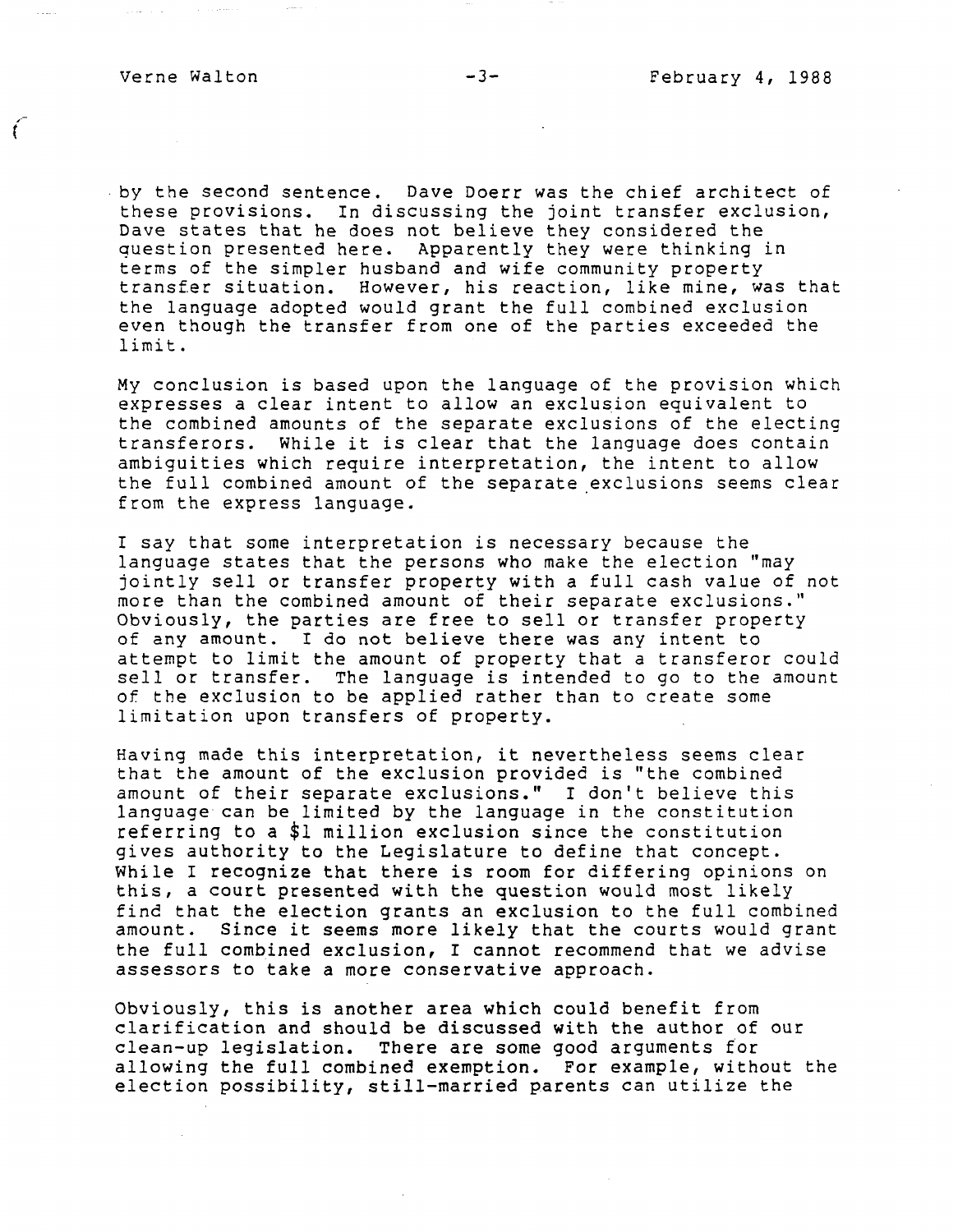€

interspousal exclusion to equalize their interests and maximize the benefits of the exclusion. This approach discriminates against parents who have subsequently divorced, however, and no longer have the interspousal exclusion available. Should the law discriminate against divorced parents in this **way?** 

On the other hand, there are good arguments for limiting the combined exclusion because of the potential for abuse. Where one parent owns separate property with a full cash value of \$3 or \$4 million, multiple exclusions could be created by transferring small fractional interests, perhaps as small as 1/l0th of 1 percent, to other eligible parent transferors. This method could create a joint exclusion large enough to exclude all of the property from change in ownership. Obviously, these abuses might be challenged on the theory that the transfers were shams or part of a step-transaction and should, therefore, be ignored. We know, however, that these defenses can be overcome through careful long range planning. Thus, where the property has great value, it *may* be very worthwhile to engage in such creative tax planning. In light of this potential for abuse, I would recommend that a limitation be placed on the joint exclusions.

The joint exclusion election creates other interpretative<br>questions which are not answered by the legislation. For questions which are not answered by the legislation. example, what is the effect of an election by two or more eligible transferors? Having elected to combine their exclusions to jointly transfer property are the exclusions thereafter forever joined? If the value of the property transferred under the election is less than the total of the combined exclusions, what happens to the excess exclusion? Can it apply thereafter only to joint transfers by the electing transferors or can any excess be utilized by one or other of the transferors in a single-party transfer? This is something else we need to consider in our clarifying legislation.

Your memo also asks about the potential use of joint tenancy interests as a means of increasing the potential combined total exclusion. You ask if A transfers his sole and separate property to A and e as joint tenants (a nonchange in ownership) and then A and B transfer the property to a qualified transferee, whether they could elect and receive a combined exclusion of \$2 million? I. believe the correct answer is that since the transfer from A to A and B was not a change in ownership, we should treat the subsequent transfer as one from A to the eligible transferee and only a \$1 million exclusion would apply. Perhaps we also need to clarify this issue in the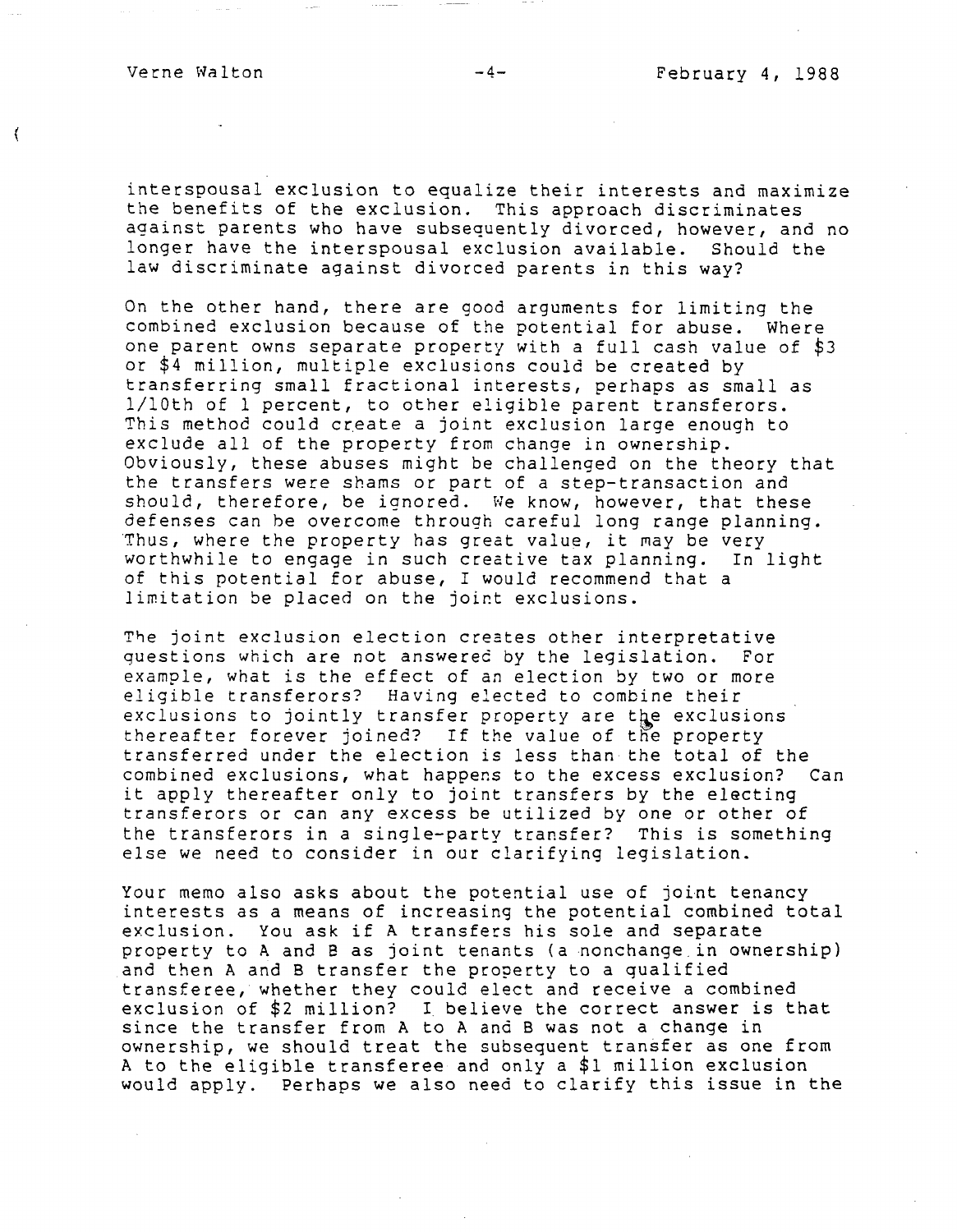clean-up bill since there is nothing express in the language of section 63.1 which would clearly require that result.

RHO: cb 0889D

cc: Mr. James J. Delaney Mr. Gordon P. Adelman Mr. Robert H. Gustafson Mr. Arnold Fong Mr. Eric F. Eisenlauer Mrs. Margaret S. Boatwright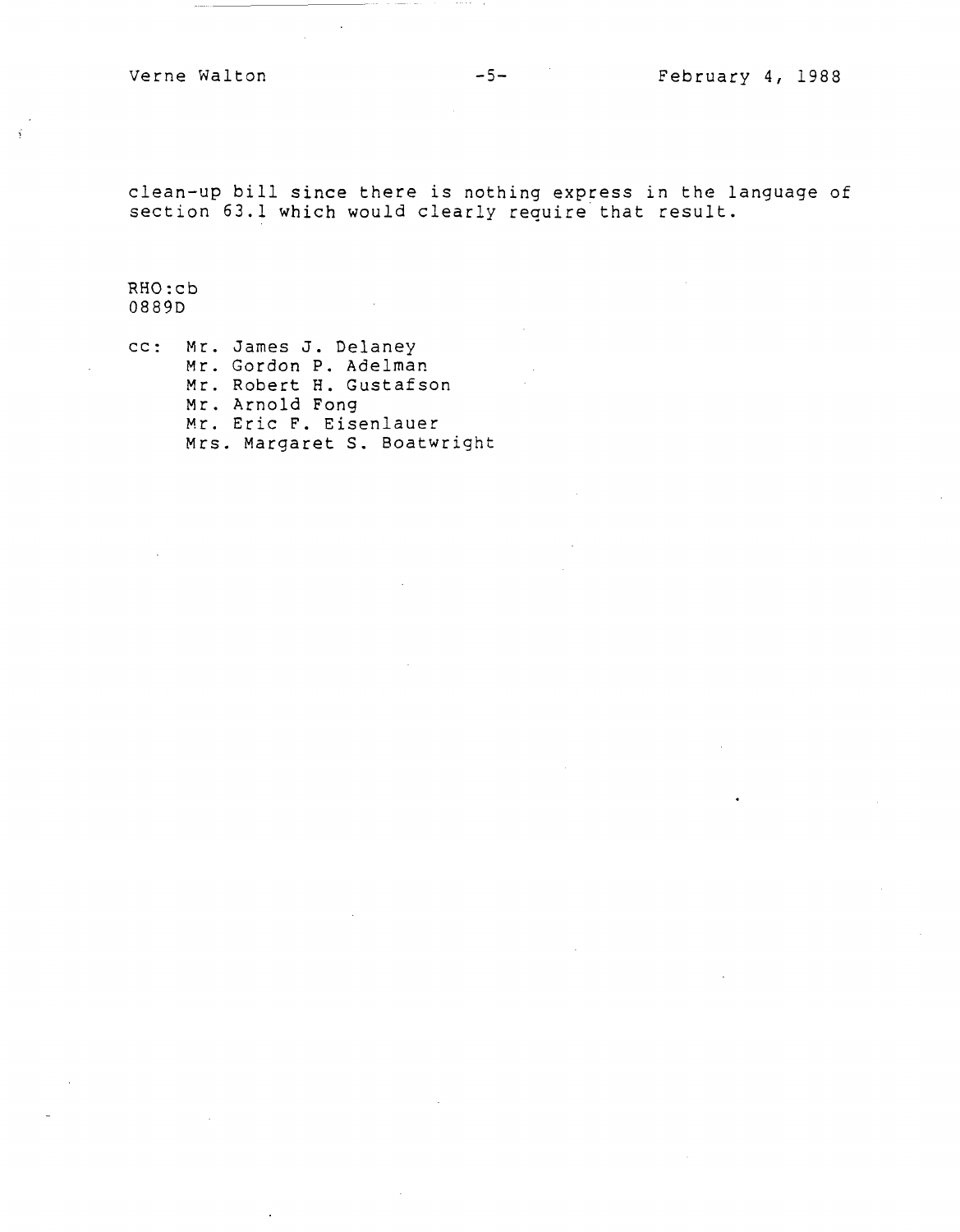STATE OF CALIFORNIA

STATE BOARD OF EQUALIZATION 450 N STREET, SACRAMENTO, CALIFORNIA <PO BOX 942879, SACRAMENTO. CALIFORNIA 94279-0001) **ELEPHONE (916) 323-7713** AX (916)323-3387

JOHAN KLEHS<br>First Oistnat, Hayward

DEAN F. ANDAL **Second District, Stockton** 

ERNESTJ.ORONENBURG,JR. Third OiSlnet **San** Diego

> BRAD SHERMAN Fourth District, Los Angeles

> > KA THLEEN CONNELL Controller, Sacramento

E. L **SORENSEN. JR. Executive Director** 

## **Re: Change in Ownershio** - **Transfer to Wife's-Irrevocable Trust** - **Parent/Child Exclusion.**

Dear Mr.

This is in response to your letter of June 28, 1996, in which you request our opinion regarding the change in ownership consequences of the following hypothetical transaction involving an irrevocable trust:

1. Husband transfers Blackacre on his death to an irrevocable trust in which his Wife is the sole present income beneficiary for life and their Children hold the remainder interests. Wife also has the power to invade the principal for reasonable health, education, and support:

2. Upon the death of Wife., Children wish to apply Husband's one million (\$1 million) dollar parent/child exclusion to transfer of Blackacre and Wife's one million (\$1 million) dollar parent/child exclusion to other real property from Wife.

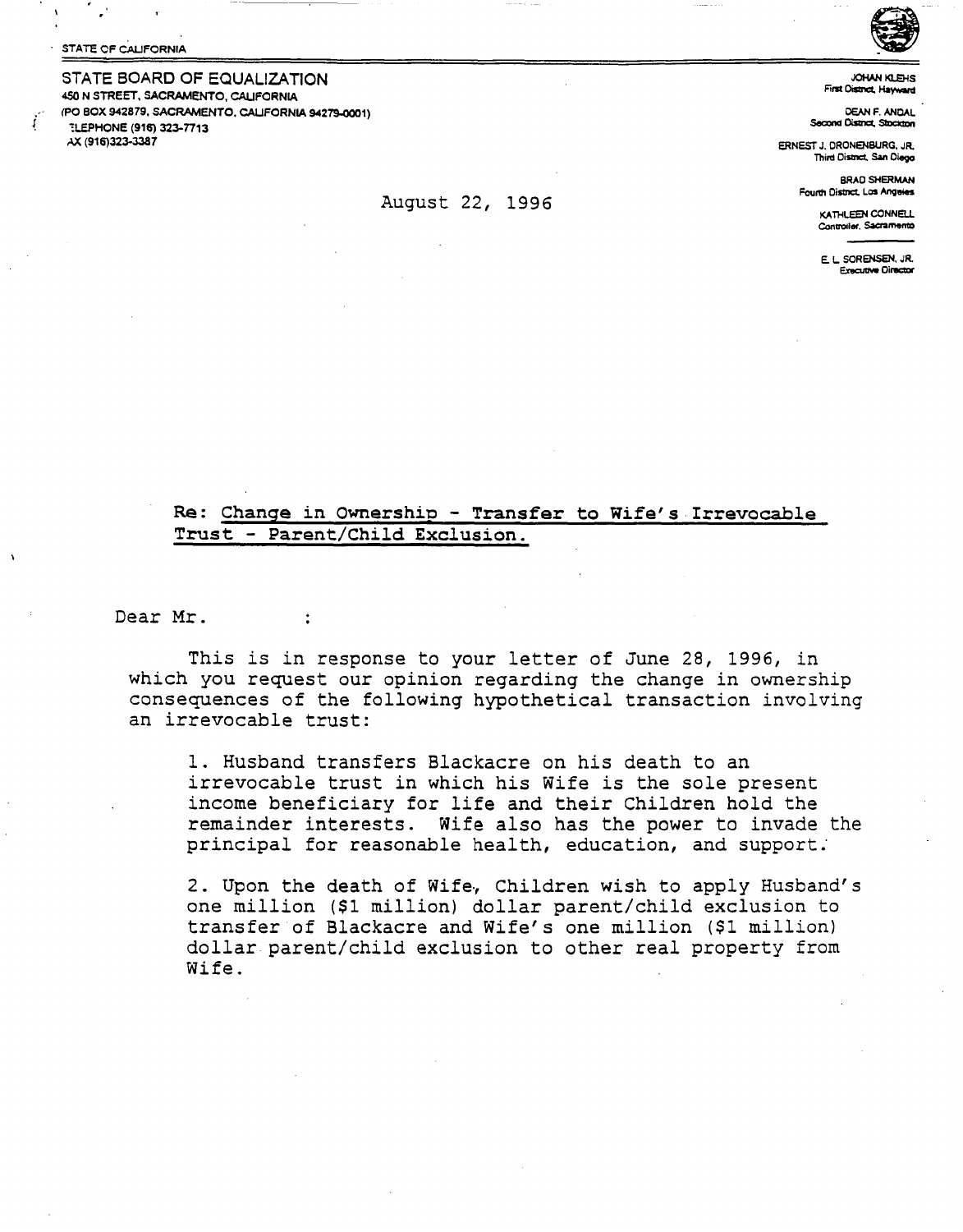You believe that the first transfer of Blackacre to Wife through the irrevocable trust is excluded from change in ownership under the interspousal exclusion. You wish to know whether the second transfer of Blackacre upon Wife's death, to the Children would be eligible for the full \$1 million parent/child exclusion, since Children will apply Wife's \$1 million exclusion to other real property as well. You further believe that the issues involved here are similar to those described in a 9-page letter from one of our attorneys and you request a copy of that letter.

For the reasons hereinafter explained, we agree that the first transfer of Blackacre to the irrevocable trust for Wife is excluded from change in ownership under Revenue and Taxation Code Section 62(d), and that the second transfer of Blackacre upon Wife's death to the Children is eligible for the parent/child exclusion per Section 63.1, without reducing the amount of Wife's \$1 million exclusion for the transfer of other property to Children. To the best of our knowledge, the 9-page letter that you have requested on similar issues would appear to be the January 10, 1996, letter from Mr. Eric Eisenlauer, a copy of which is enclosed.

## **LAW AND ANALYSIS**

 $\mathfrak{g}$ 

**Step 1: Transfer to Irrevocable Trust for Wife is Excluded from Change in Ownership under Section 62(d).** 

Revenue & Taxation Code Section 60 defines "change in ownership" as a "transfer of a present interest in real property, including the beneficial use thereof, the value of which is substantially equal to the value of the fee interest."

However, among the exclusions from change in ownership is the provision of Section 62(d):

Any transfer by the trustor, or by the trustor's spouse, or by both, into a trust for so long as (1) the transferor is the present beneficiary of the trust, or (2) the trust is revocable; or any transfer by a trustee of such trust described in either clause  $(1)$  or  $(2)$  back to the trustor; or, any creation or termination of a trust in which the truster retains the reversion and in which the interest of others does not exceed 12 years duration.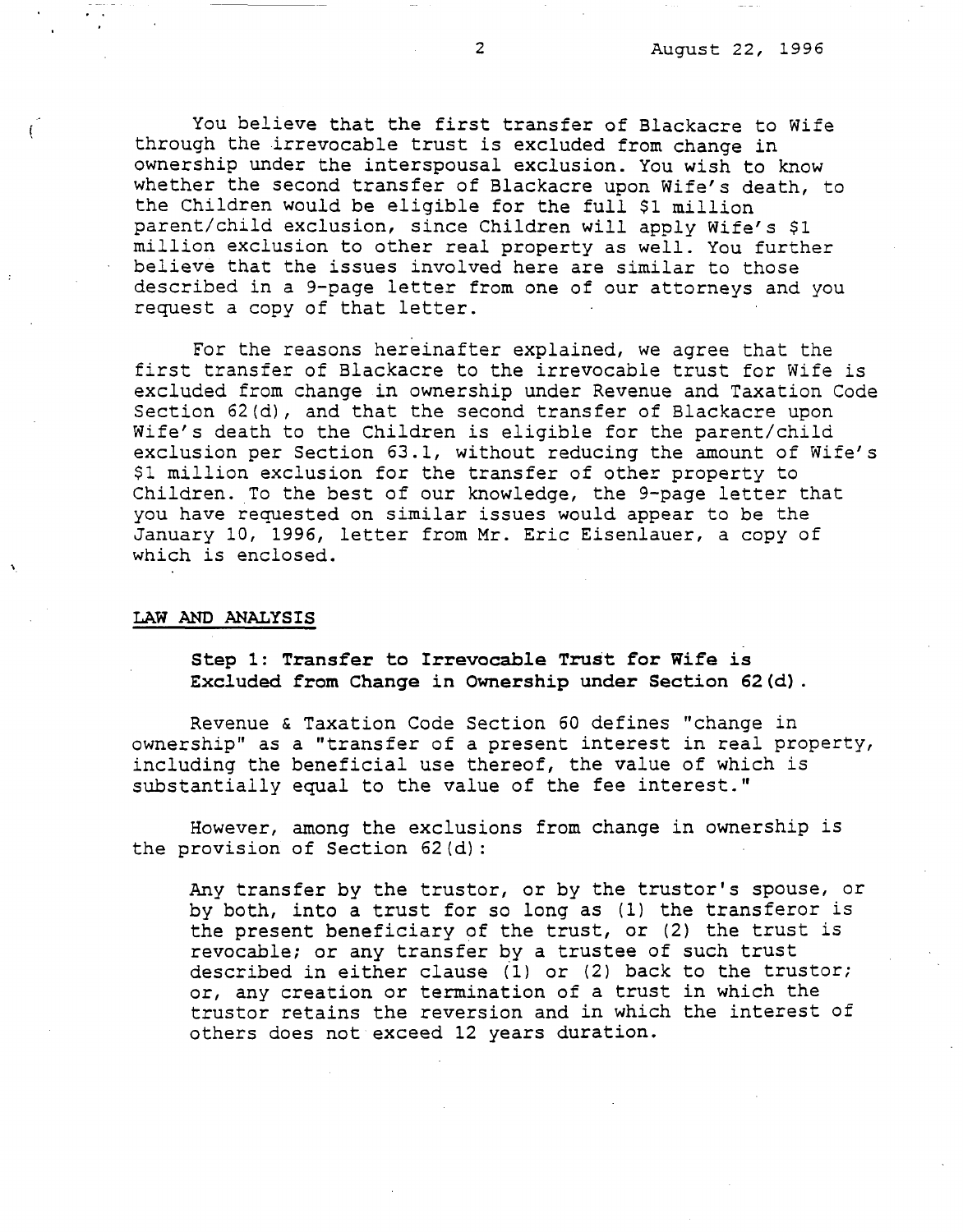This statutory provision has been interpreted by subdivision (b) of Property Tax Rule 462.160 (18 California Code of Regulations, Section 462.160) which provides in pertinent part:

(2) Exceptions. A transfer to a trust is not a change in ownership upon the creation of or transfer to a trust if:

(1) Trustor-Transferor Beneficiary Trusts. The trustortransferor is the sole present beneficiary of the trust; provided, however, a change in ownership of trust property does occur to the extent that persons other than the trustor-transferor are present beneficiaries of the trust.

(2) Revocable Trusts. The transfer of real property... to a trust which is revocable by the trustor(s); provided however, a change in ownership does occur at the time the revocable trust becomes irrevocable unless the trustor-transferor remains or becomes the sole present beneficiary.

\* \* \*

(4) Interspousal Trusts. The exemption afforded interspousal transfers is applicable; provided however, a change in ownership of trust property does occur to the extent that persons other than the trustortransferor's spouse are beneficiaries of the trust.

\* \* \*

(6) Other Trusts. the transfer is from one trust to another and meets the requirements of  $(1)$ ,  $(2)$ ,  $(3)$ ,  $(4)$ , or  $(5)$ .

Based on the foregoing provisions, Husband's transfer of Blackacre into an irrevocable trust upon his death, in which his Wife is the sole income beneficiary, does not constitute a change in ownership, since Wife, as the trustor-transferor's spouse, retains the sole present beneficial enjoyment of the trust property for as long as she lives. The assets of the trust are considered as beneficially owned by the Wife during her lifetime. Therefore, the first transfer of Blackacre fits squarely within Section 62(d} and Rule 462.160(b) (4).

L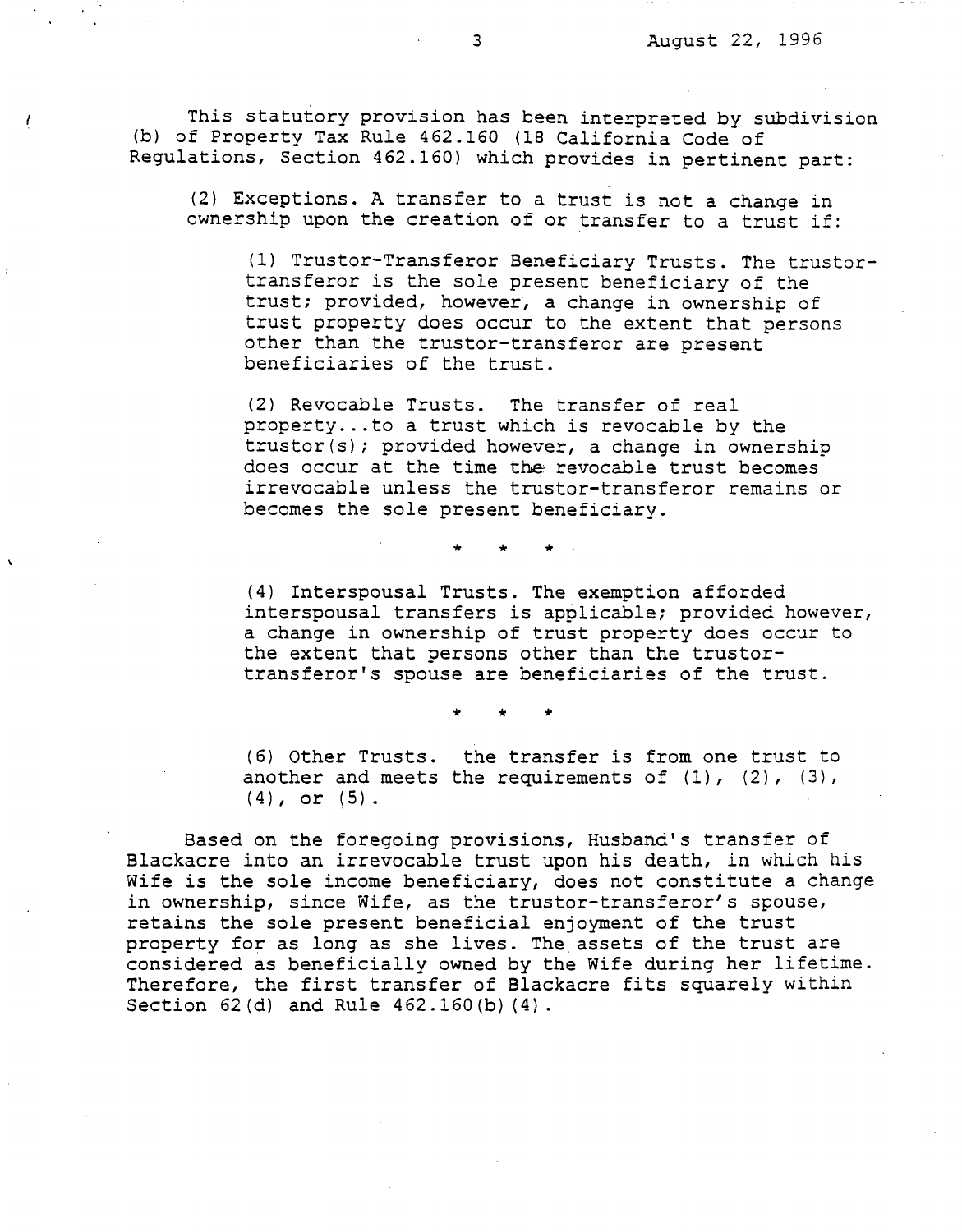**Step 2: Transfers Outright to Children Upon Wife's Death Excluded (up to first \$1 Million) per Section 63.l.** 

The Legislature enacted Revenue and Taxation Code Section 63.1 to implement the Proposition 58 exclusion, which provides in relevant part:

(a) Notwithstanding any other provision of this chapter, a change in ownership shall not include either of the following purchases or transfers for which a claim is filed pursuant to this section:

(1) The purchase or transfer of real property which is the principal residence of an eligible transferor in the case of a purchase or transfer between parents and their children.

(2) The purchase or transfer of the first one million dollars (\$1,000,000) of full cash value of all other real property of an eligible transferor in the case of a purchase or transfer between parents and their children.

 $(b)$   $(1)$ ...

*(.* 

(2) For purposes of paragraph (2) of subdivision (a), the one million dollar exclusion shall apply separately to each eligible transferor with respect to all purchases by and transfers to eligible transferees on and after November 6, 1986, of real property, other than the principal residence of that eligible transferor ....

(c) As used in this section:

(1) "Purchase or transfer between parents and their children" means either a transfer from a parent or parents to a child or children of the parent or parents or a transfer from a child or children to a parent or parents of the child or children....

\* \* \*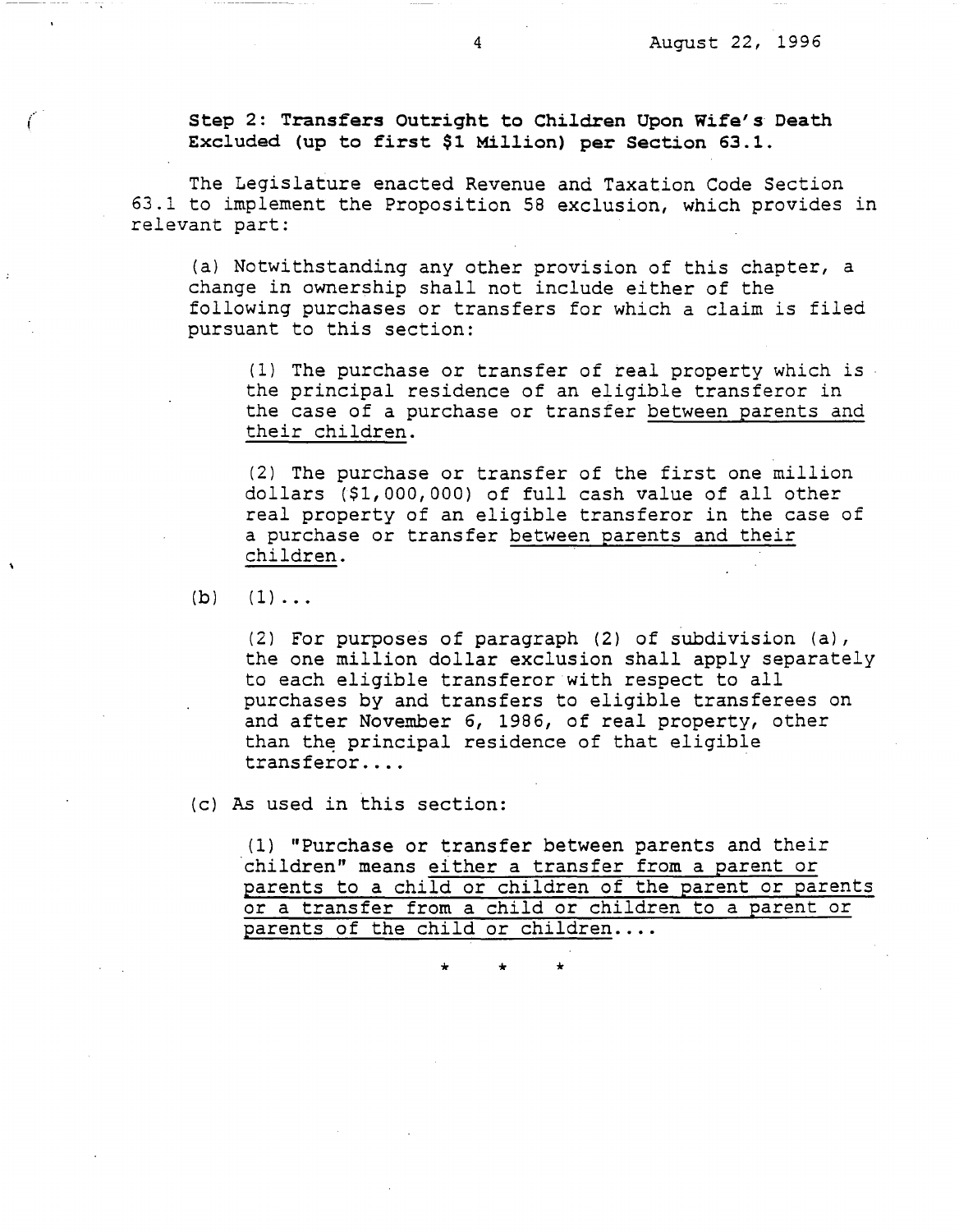(5) "Eligible transferee" means a parent or child of an eligible transferor.

\* \* \*

(7) "Transfer" includes, .and is not limited to, any transfer of the present beneficial ownership of property from an eligible transferor to an eligible transferee through the medium of an inter vivos or testamentary trust.

Based on the foregoing, it is clear that a \$1 million exclusion is available for Blackacre from Husband and for other real property in the trust from Wife, as long as the transfers are made from "eligible transferors" to beneficiaries who qualify as "eligible transferees" under the above definitions. You have a two-fold concern, however, with regard to the exclusion in the instant case: (1) how many \$1 million exclusions would be applicable, and (2) what effect does the Wife's power of appointment have on the amount of each exclusion.

With regard to the number of exclusions available, we have taken the position that both the language and intent of Section 63.l(b) (2) allow a full \$1 million exclusion to each eligible transferor who has an ownership interest in property. (See Richard H. Ochsner Memorandum, February 4 1988, enclosed.) Thus, even though the Husband predeceases Wife, Husband and Wife each retain a separate \$1 million exclusion. Since Husband becomes an eligible transferor relative to his property interests (in Blackacre) when he dies, the remainder interests will become possessory (i.e., present beneficial interests in his children)upon Wife's death, making his \$1 million exclusion available when the irrevocable trust for her terminates.

As to the effect of the Wife's power of appointment on the amount of the exclusions, Wife has a soecial power to invade the trust principal. A special power of appointment, per Probate Code Section 6ll(b), is limited by an ascertainable standard relating to the person's health, education, support or maintenance, and is not a general power of appointment. The property over which an eligible transferor has a special power of appointment is not treated as if it were his or her own property. Moreover, where, as here, the donee of a special power of appointment is also the sole income beneficiary and has no the power to revoke the trust, there is no "transfer" of a present